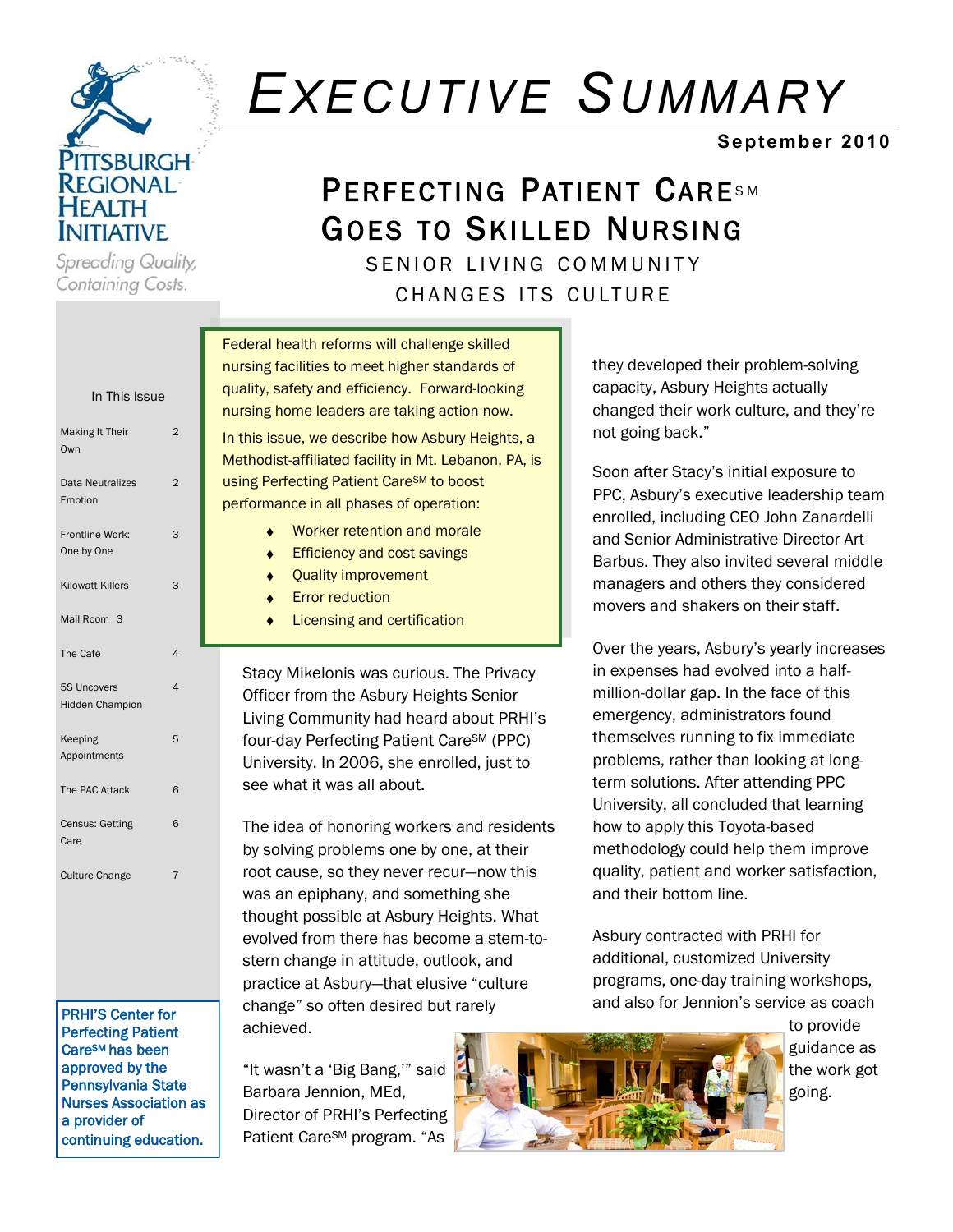### **Making It Their Own: The Diamond Initiative**

Bringing in a consultant to enforce a new discipline on the staff in a top-down way is the kiss of death. Leaders at Asbury Heights immediately set about to make the initiative their own, creating a groundswell of support.

―Active endorsement and continual support from top leaders is critical," said Art Barbus. "This means that top management has to have the training, has to build those circuit boards, and has to make these ideas their own."

Calling it "Toyota," or "Perfecting Patient CareSM," or "Lean" would be tantamount to superimposing somebody else's ideas on the people at Asbury Heights. So the team took care to individualize the name, logo, and focus, and the Diamond Initiative was born.

The initial emphasis was on increasing revenue and reducing expenses by improving quality, rather than imposing traditional cost-cutting measures like draconian across-the-board cuts, or reductions in staff or service. Ordinarily, in a classic Toyota approach, finance would not be the initial emphasis, but Asbury's

#### The four points of the Asbury Diamond are:

**Quality**—the elimination of all conditions that have negative consequences to the wellbeing of residents



**Satisfaction**—when residents, staff, families and volunteers receive a high level of care and value

**Time**—the elimination of all unnecessary waiting

**Finances**—sound economics will help to continue the mission

Asbury staff ► celebrate achieving Diamond goals.



deficit threatened its mission. And they discovered that when one area of their Diamond improved, all areas improved. Quality improvement became their leading cost-control measure.

Leaders conveyed a vision of Asbury's future that built enthusiasm from the frontline to the executive suites. Elements of this vision included:

- ♦ Building trust
- Harnessing creativity
- Eliminating guesswork and making sure everything is always there, where and when it's needed
- Making learning, experimentation, and problem-solving a way of life on the job
- Making work defect-free and income greater than expenses
- Honoring and celebrating successes

#### *Data Neutralizes Emotion*

―Of the four dimensions of our Diamond, finances were the easiest to measure," said Barbus. "So for the first year, we tracked financial measures."

Measuring quality, satisfaction and timeliness would be more difficult. Barbus noted that, at first, "We had not been into measuring. If one person said something, that became 'everybody.' We found ourselves responding to hearsay with



knee jerk reactions. Measuring outputs and outcomes was new, enlightening, and a much better way to lead."

Cara Todhunter, administrator and Pat Grummick, Director of Nursing, going over office procedures. "Go to Gemba." ▲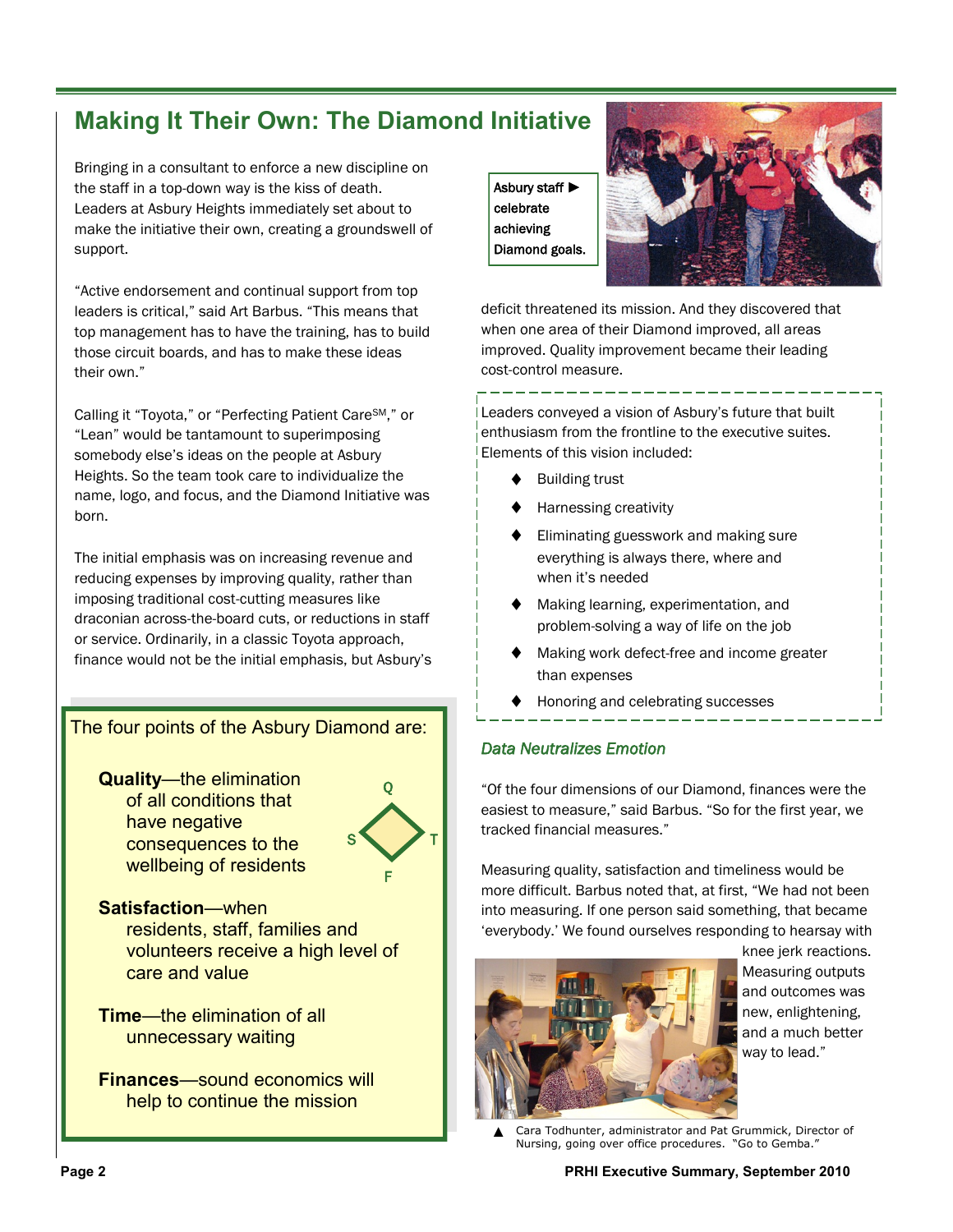In the second year, they found that measuring on-time arrivals at podiatry appointments, efficiency of medication passes, and falls in the dementia care unit offered ways to begin evaluating the other three points of the Diamond.

Using data neutralizes emotion and gets everyone focused on the process, not on a person or a department. Barbus says with pride, "At Asbury Heights, the blame game is going away. When that happens, it's replaced by trust, and that is a great foundation for this program. Our Materials Management Department used to get a lot of blame when people didn't receive what they'd ordered. Today, you hear a lot less of, 'They never do anything down there,'

and a lot more of 'I wonder what went wrong and how I can help them fix it."

#### *Frontline Work: One by One*

Here are descriptions of individual frontline projects that have led to sustained improvement, but more important, to a new way of analyzing and solving problems. More important still, over time, the new way of working evolves into a new way of thinking, collaborating, and behaving that elusive "culture change."

#### *Kilowatt Killers*

Together, the maintenance director, frontline and ancillary staff members quickly formed a Diamond Team to





examine electrical consumption, which had increased by 13.6%, or \$120,000, in the prior eight years.

First the team observed lighting utilization across units and discovered lights left on in low-use areas, sometimes 24 hours a day. In high-use areas, they recommended retrofitting with high efficiency, long-lasting, low-wattage fixtures that used less energy. They also recommended using motion sensors.

Savings in the first year amounted to almost 100,000 kWh, and a dramatic reduction in calls to replace light bulbs. In Building Five alone, savings amounted to \$8,500 in one year. Over seven buildings, the savings could add up over time.

> Said Barbus, "We'd tried to change retrofit lighting to high efficiency lighting, but it always fell short. Using PPC, we were able to sustain it. Simple things, like managing our inventory and assigning tasks, have enabled us to keep improving for more than a year."

#### *Mail Room*

Time is a critically valuable resource, whether that time belongs to a physician, staff member, resident … or volunteer. At Asbury Heights, mail was sorted by up to four volunteers, plus one full-time staff person. Sorting mail for 500 residents and 75 staff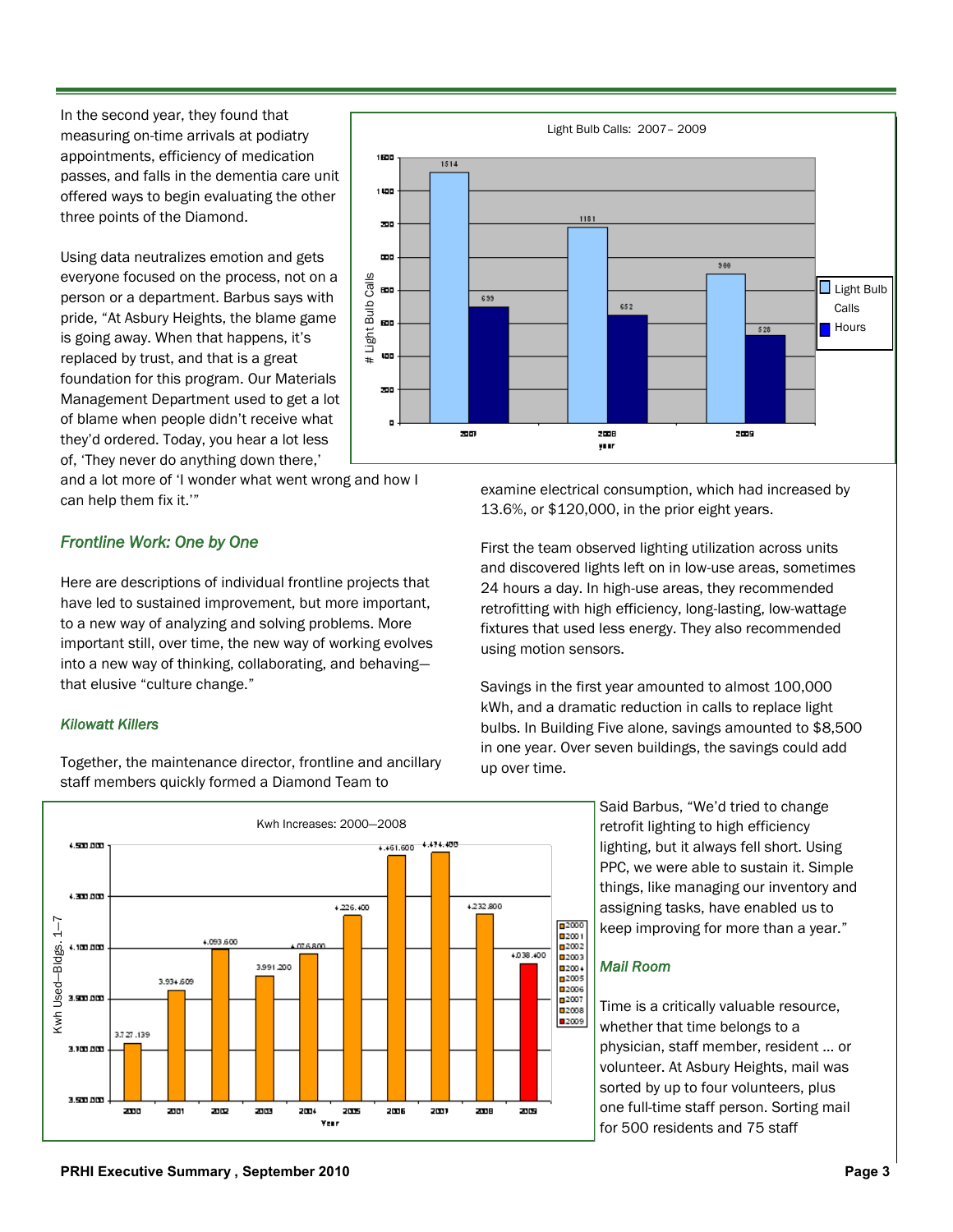members every day was laborious, and although everyone worked hard, mail service generated customer complaints because it took so long and wasn't always accurate. Volunteer turnover was high.

Together, staff and volunteers found a better way to sort the mail. They developed a color coding system, alphabetized the mail slots, and labeled the boxes of residents who were not supposed to receive their own mail, including instructions for special handling in those cases. All volunteers were trained to sort mail, so anyone could do it—without the direct oversight of a full-time staff person.

*5S*

→ *Sort*

→ *Set In Order*

→ *Standardize*

→ *Shine*

→ *Sustain*

Customer satisfaction rose immediately as accuracy improved, and mail was delivered an hour sooner, reliably, every day. Forwarding mail charges, confusion with held mail, and other expensive inconveniences ceased. Volunteer satisfaction increased and turnover decreased.

"A single volunteer can now sort the mail and still get it out an hour sooner. The staff person and other volunteers are freed up for other tasks," noted Jennion. "The volunteers felt respected

and appreciated, and the residents were thrilled to get all their mail, always on time."



#### *Turning Loss into Profit*

Asbury Heights runs a conveniently located café that is open to residents, staff and visitors. Serving appetizing food ought to be

a source of pride—and revenue. Instead, Asbury was losing \$15,000 per year on its café.

"In the beginning, people thought there was nothing that could be done. There was no room to cook food, so they were importing processed food that didn't appeal to customers," said Jennion. She added that it is common for staff members to feel overwhelmed and hopeless



when dealing with long-standing problems.



A series of improvements were made to the menu, in collaboration with the main kitchen. The café began charging more and providing better food, and posting a profit of \$15,000 the first year. For the first eight months of 2010, the profit already stands at \$13,000.

> "And they're not done," said Jennion. "They discovered they have five ways to make the same sandwich, so they're looking at standardization and visual cues. Here's the best part: I didn't directly coach them in the café. These were just people experimenting and making improvements on their own using the tools they'd learned."

#### *5S Uncovers Hidden Champion, More Problems*

The Toyota discipline of 5S creates order in the supply chain and makes work easier and faster. To critics, it's just a way of

cleaning out the closets, a mere artifact and not necessarily a deep or lasting change. However, to those whose work lives have been transformed through the ability to quickly find exactly what they need, and to know it will be there every time, 5S is not only about eliminating guesswork. It's ultimately about patient safety.

Coached by Jennion, a cross-section of frontline staff members at Asbury formed a Diamond Team to create order out of chaos in the medication rooms and supply closets.

"We got a lot of push-back at first," said Jennion. "I heard, 'This is a waste, here we go again.'"

Jennion persuaded the group to stick with it for just one day of training, and one week to try it on their own. When she came back a week later, Jennion was surprised to hear new language: "One respected nurse ran up to me saying, 'This is the best thing we've ever done. I can find what we need, when I need it every single time, and it's always there."

Enthusiasm from this one influential nurse changed the tenor on the unit, because her opinion influenced others. "When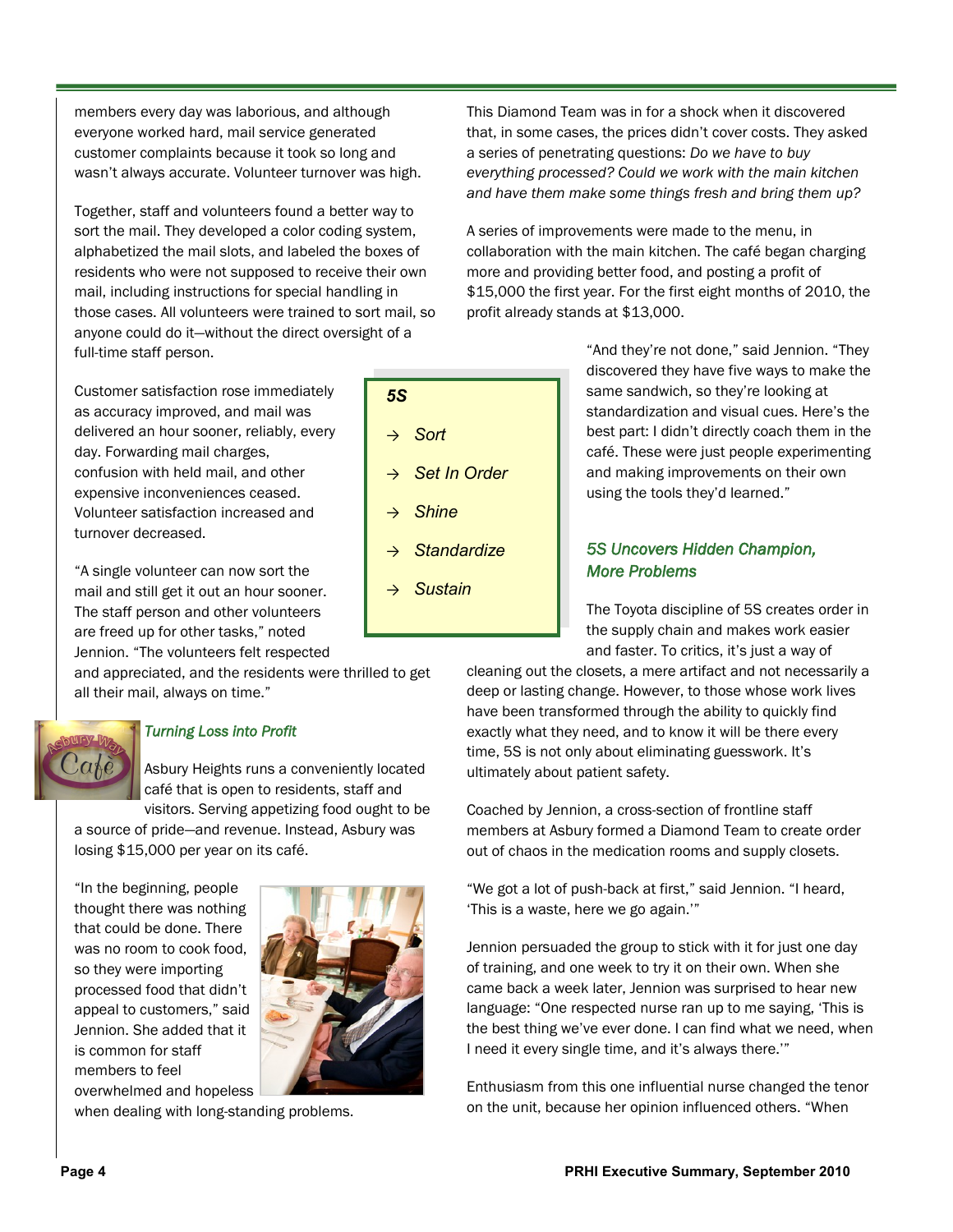frontline leaders begin to champion the work," says Jennion, "culture change is possible."

The 5S Diamond Team started looking at the way incontinence supplies were stored, and found them too far away from the point of use. But as the team delved into the problem of storage, they uncovered another thorny issue, infection control. Due to confusion about the myriad sizes and colors of plastic bags, it was unclear which ones were the right ones to use. Most of the bags stored in the incontinence supply closet were not meant to be used that way. Doing so, they learned, presented an infection control hazard.

Team members felt terrible that this unintentional lapse had been occurring. Jennion, on the other hand, was elated. Why?

―I told them, ‗You can't fix what you can't see. You didn't even know what was wrong before. Now that you know there's a problem here, you're going to fix it right now.'"



Asbury's Willow Supply BEFORE ▲

Asbury's Willow Supply AFTER ▼



*Keeping Podiatry Appointments* 

Asbury Heights holds a podiatry clinic for residents for two hours every Tuesday morning. But 75% of the time, residents arrived late, throwing the schedule into disarray.

Looking across disciplines, the Podiatry Diamond Team implemented a series of small improvements with big impact. They color-coded schedules and posted the podiatry schedule in the beauty shop and in other departments. They placed a small picture of a beautiful set of toes, "Happy Feet," on residents' bulletin boards the night before their appointment, and had clinic staff call five minutes before each appointment.

Within three months, 100% of the patients on the subject unit were on time for four straight weeks. All three nursing units adopted the practice, and by the end of 2009, 94.7% of patients were on time. Other specialties also began to notice similar improvements.

Visuals are important to the success of these projects. So it was with some dismay that the staff greeted the news that the Department of Health ordered the Happy Feet reminder posters removed. The Department's decision was to uphold the requirement that nursing home rooms be as home-like as possible. Page-sized posters, they decided, were inconsistent with a home-like atmosphere.

"Our outcomes were positive," said Barbus. "But the Department of Health makes the rules."



Room AFTER ►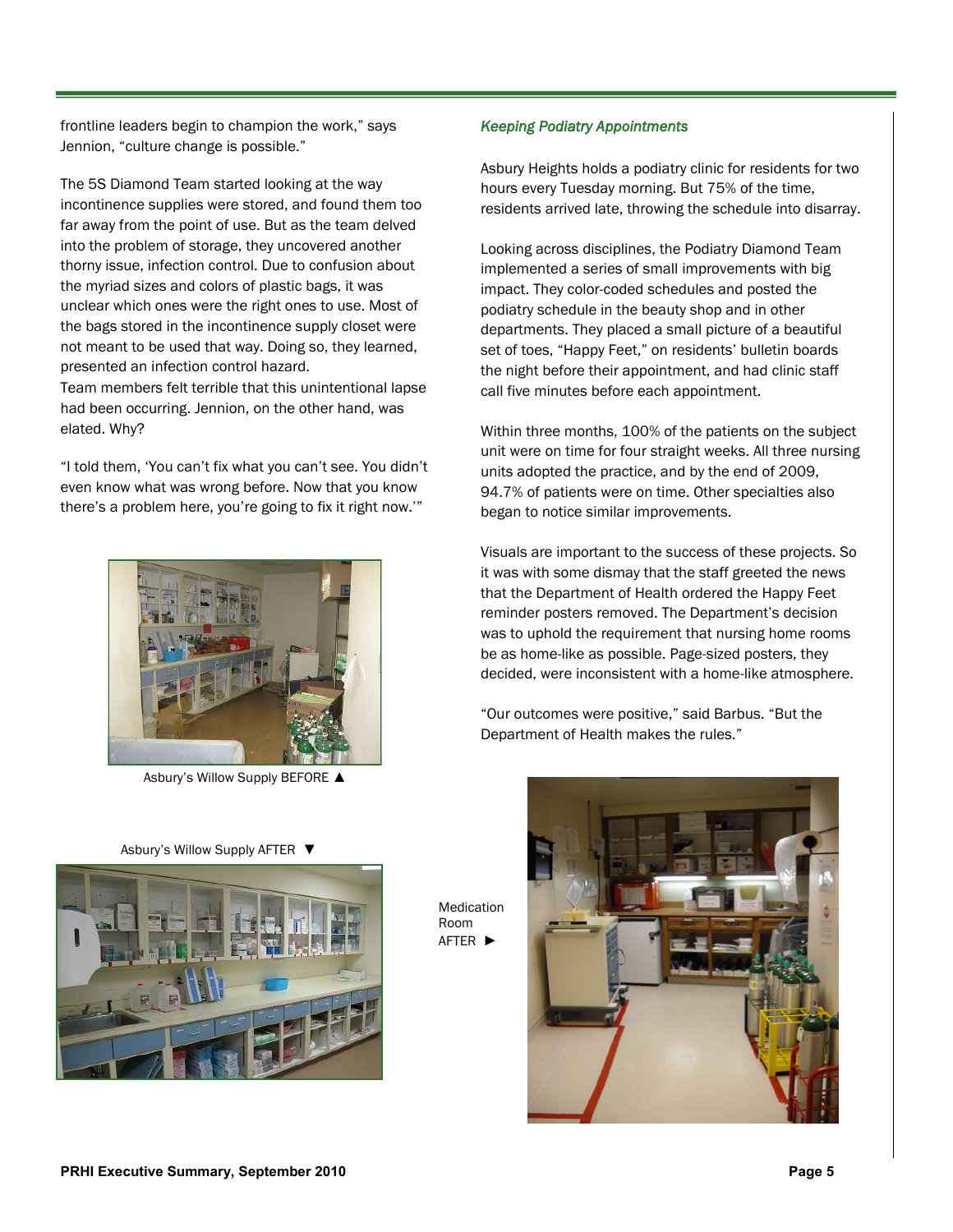

#### *The PAC Attack: Acting on Every Suggestion*

If people are going to invest in learning new ways to work, they have to know that their suggestions will be taken seriously and acted upon. Barbus created PAC, an acronym for Perfecting Asbury's Care. The mascot was the PAC man, who would gobble up waste, blame, workarounds, and defects—all the barriers to quality performance.

Led by Barbus, the three-person PAC team responds to every suggestion. The idea, he says, is to honor the trust, learning, and creativity of every worker. It's not just a change in how the worker perceives his or her role: it's a change for the leader, from "director" to "coach" and ―facilitator.‖

Laundry assistant Ilde Pasquarelli noticed that the expensive labels they were using in the Laundry Department really didn't stick. She found better labels at a far lower cost, (and even located a coupon for further savings). The PAC team facilitated the purchase, and the laundry department was pleased with the new labels. In

Q Quality Current labels cost #29.00/cartridge

fixed? What Diamond areas does it affect?

appreciation, the PAC team staged a "PAC attack," celebrating Pasquarelli's suggestion with streamers and gift certificates, right there in the Laundry Department, among her colleagues.

#### *Census: Getting Care To Those Who Need it*

For two years, the census at Asbury Villas had been running at 55-60% of capacity. Asbury Villas provides assisted living plus extra assistance with activities of daily living, and the people who live there give it high marks. Why, then, could they not keep the census closer to 93% as expected?

"Sales and administrative staff had changed." said Barbus. "Finance blamed social work; sales blamed finance; around it went, with each department blaming another, assuming bad motivations that did not exist, fomenting bad feelings."

The silos isolated each department, preventing them from functioning as a team. To change that, Barbus invited representatives from each department to PPC training, and had them form a Diamond Team to improve the census at Asbury Villas.

"I set up a team, put them together, and handed over accountability to them," said Barbus. "I challenged them by asking them to change their processes and bring the census up within six months."

As team members began to identify with one another, and to look at what would make a better experience for potential residents, those departmental silos fell away. Together, the Diamond Team changed financial and admissions processes, and made improvements to

> sales and social work. Change and improvement is now built in to the way they work every day.

> Within six months, Asbury Villas achieved its target census, and has not drifted below in the year since. In fact, Barbus says with pride, "They've actually sold out the building at times."

◄Suggestion Form

| Financial<br>Makes appear. 288 labels (\$0.10/label)<br>$\Box$ Time                                                                    |
|----------------------------------------------------------------------------------------------------------------------------------------|
|                                                                                                                                        |
|                                                                                                                                        |
| Suggestion/Solution: What change is being put in place? What is the expected outcome? What alternatives<br>were considered?            |
|                                                                                                                                        |
|                                                                                                                                        |
| Change to Iron-on Fabric Sheets, 10 sheets cost \$24.99<br>Makes approx 1500 labels @ 1/2×11/4 (\$0.02/label)<br>Product Lasts Longer. |
| IF COUPON FOR JO ANN FABRICS IS USED COST IS LOWER                                                                                     |
| Planned period of time to pilot the change:                                                                                            |
| $A$ /ready changed<br>Person suggesting change: $I$                                                                                    |
| ILde PASQUARELLi                                                                                                                       |

Problem Statement: What is going wrong? Who does it affect and how? (Residents/Family/Staff) What is being